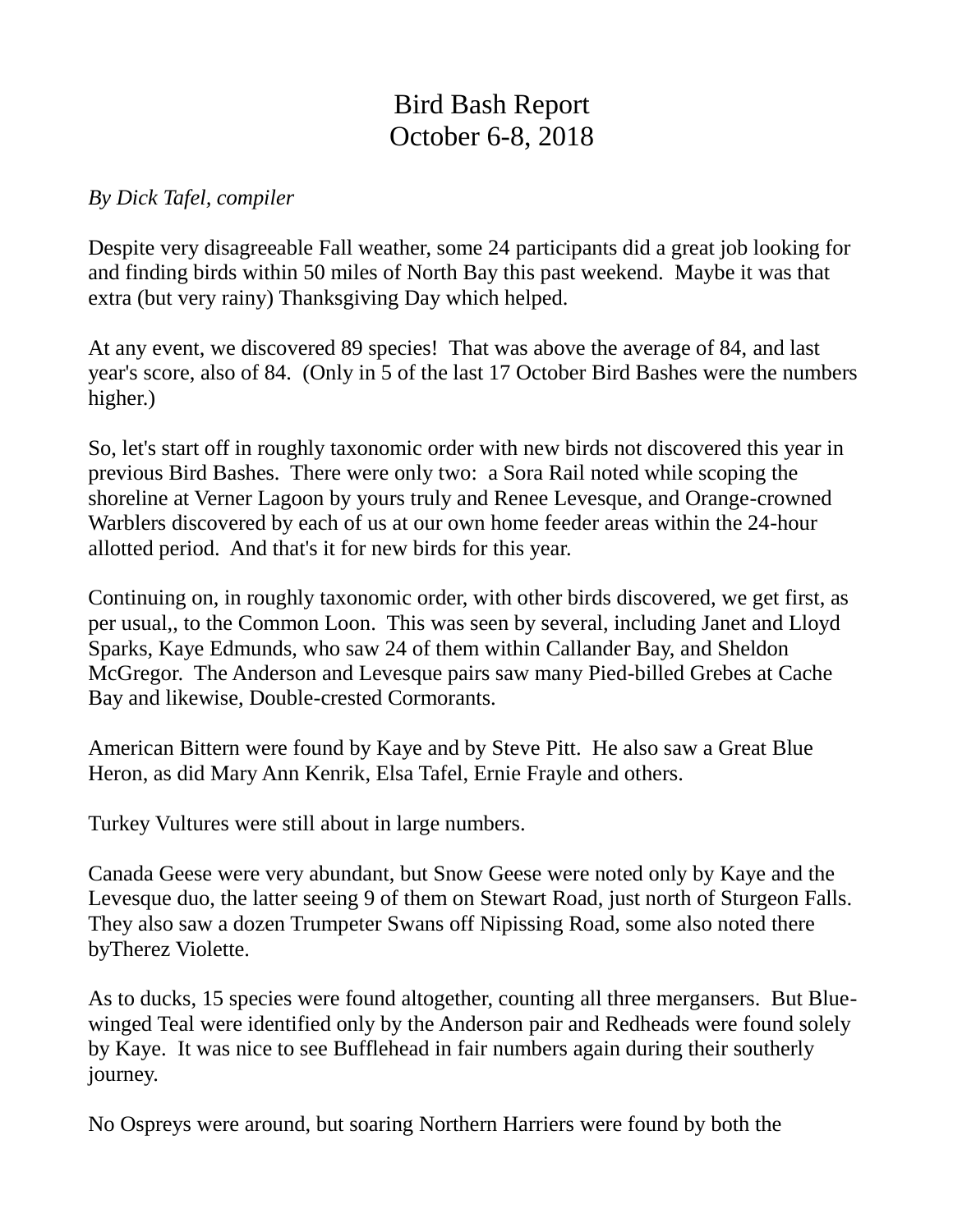Levesque and Anderson pairs and by Steve. A Red-tailed Hawk was seen by Brent Turcotte, Gary and Connie Sturge and possibly others who may have misidentified it for Broad-wings. The latter presumably left the area some weeks ago on their migration south. A Bald Eagle was seen by Sheldon and by Kaye. American Kestrels were still about in fair numbers and noted by many. But a Merlin was observed by just the Levesque pair. Rather interestingly, Peregrine Falcons were seen by several observers, including John Levesque, Laura Turcotte and Gary and Luanne Chowns, all near the Pro-Cathedral, and by Steve Pitt.

Spruce Grouse, not seen since June's Bird Bash, were discovered by Brent and noted also by Laura and by Luanne off Four-mile Lake Road. Ruffed Grouse were seen by the Sparks and by Steve. Wild Turkeys were noted by the Sturges near Powassan.

Common Moorhen and American Coots were watched by the Anderson and the Levesque pairs at Cache Bay. Sandhill Cranes, over 50 of them, were enjoyed by the Levesque pair, and seen also by Sheldon, Therez and the Anderson duo.

Now we get to the shorebirds. A few were unearthed, including Black-bellied Plover and Spotted Sandpipers by the Levesque duo and by Kaye, who also found a Dunlin, as did Sheldon. He also saw Lesser Yellowlegs. The Anderson pair also spotted the Spotted Sandpiper, while the Levesque pair saw Greater Yellowlegs at Verner Lagoon. Steve found a Wilson's Snipe in the Astorville area.

As to gulls, Ring-bills and Herrings were still about in large numbers, but Great Blackbacked were noted only by the Levesque duo and by Kaye who was the only one to observe Bonapartes. No terns were still about, it seems.

Rock Pigeons and Mourning Doves were noted by many. No owls, however, were seen or heard.

The Belted Kingfisher was on the Anderson and Levesque duo's lists.

Downy, Hairy Woodpecker and Pileated Woodpeckers were upon many lists, but the Northern Flicker is beginning to disappear down south, and so was not seen by quite so many. And did anyone see a sapsucker?

The Sturges were the only ones to find an Eastern Phoebe. No other flycatchers were observed.

Brent found the sole Canada Jay, but very many found Blue Jays. American Crows were still about in very large numbers, but Common Ravens less so.